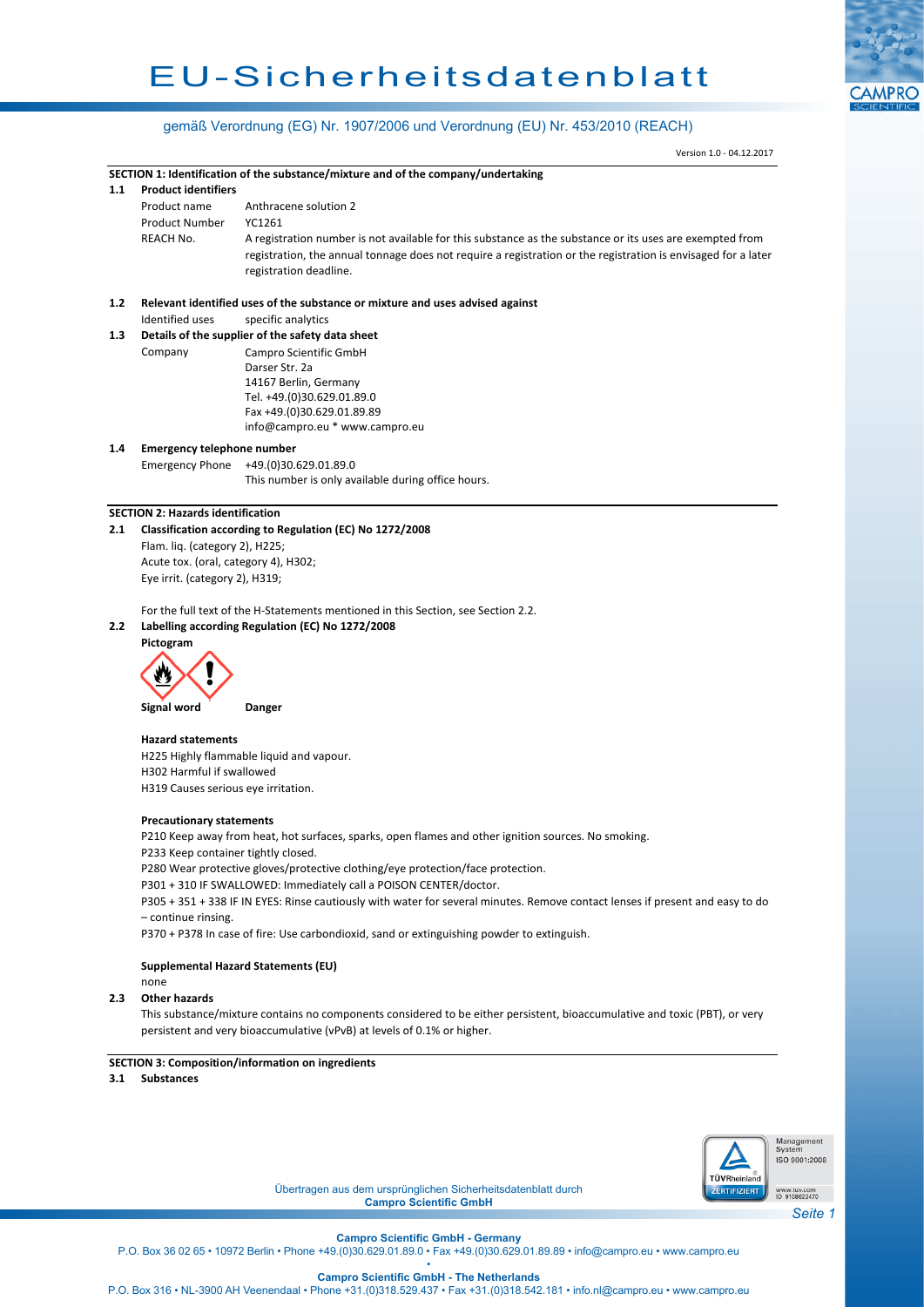# EU-Sicherheitsdatenblatt



### gemäß Verordnung (EG) Nr. 1907/2006 und Verordnung (EU) Nr. 453/2010 (REACH)

This product is a mixture.

#### **3.2 Mixtures**

Ingredient: Acetonitrile; CAS-No.: 75-05-8; EG-No.: 200-835-2; REACH-No.: 01-2119471307-38-XXXX; Clasification: H225, H302, H312, H332, H319; Flam. Liq 2; Acute Tox. 4; Acute Tox. 4; Eye Irrit. 2; Acute Tox. 4; Concentration: >= 90 - <= 100 %

For the full text of the H-Statements mentioned in this Section, see Section 16.

#### **SECTION 4: First aid measures**

- **4.1 Description of first aid measures**
	- **General advice**

Consult a physician. Show this safety data sheet to the doctor in attendance. **If inhaled**

If breathed in, move person into fresh air. If not breathing, give artificial respiration. Consult a physician.

**In case of skin contact**

Wash off with soap and plenty of water. Consult a physician.

**In case of eye contact**

Flush eyes with water as a precaution. Consult a physician.

**If swallowed**

Do NOT induce vomiting. Never give anything by mouth to an unconscious person. Rinse mouth with water. Consult a physician. **4.2 Most important symptoms and effects, both acute and delayed**

The most important known symptoms and effects are described in the labelling (see section 2.2) and/or in section 11.

**4.3 Indication of any immediate medical attention and special treatment needed** No data available

#### **SECTION 5: Firefighting measures**

**5.1 Extinguishing media**

**Suitable extinguishing media**

Use water spray, alcohol-resistant foam, dry chemical or carbon dioxide.

- **5.2 Special hazards arising from the substance or mixture**
- Carbon oxides **5.3 Advice for firefighters**

Wear self-contained breathing apparatus for firefighting if necessary.

#### **SECTION 6: Accidental release measures**

#### **6.1 Personal precautions, protective equipment and emergency procedures**

Use personal protective equipment. Avoid breathing vapours, mist or gas. Ensure adequate ventilation. Remove all sources of ignition. Evacuate personnel to safe areas. Beware of vapours accumulating to form explosive concentrations. Vapours can accumulate in low areas. For personal protection see section 8.

#### **6.2 Environmental precautions**

Prevent further leakage or spillage if safe to do so. Do not let product enter drains. Discharge into the environment must be avoided.

#### **6.3 Methods and materials for containment and cleaning up**

Contain spillage, and then collect with an electrically protected vacuum cleaner or by wet-brushing and place in container for disposal according to local regulations (see section 13).

# **6.4 Reference to other sections**

For disposal see section 13.

# **SECTION 7: Handling and storage**

# **7.1 Precautions for safe handling**

Avoid exposure. Avoid contact with skin and eyes. Avoid inhalation of vapour or mist. Keep away from sources of ignition - No smoking.Take measures to prevent the build up of electrostatic charge. For precautions see section 2.2.

#### **7.2 Conditions for safe storage, including any incompatibilities**

Store in cool place. Keep container tightly closed in a dry and well-ventilated place. Containers which are opened must be carefully resealed and kept upright to prevent leakage. Storage class (TRGS 510): Flammable liquids.

**7.3 Specific end uses**

Apart from the uses mentioned in section 1.2 no other specific uses are stipulated.



Übertragen aus dem ursprünglichen Sicherheitsdatenblatt durch **Campro Scientific GmbH**

# **Campro Scientific GmbH - Germany**

P.O. Box 36 02 65 • 10972 Berlin • Phone +49.(0)30.629.01.89.0 • Fax +49.(0)30.629.01.89.89 • info@campro.eu • www.campro.eu

• **Campro Scientific GmbH - The Netherlands**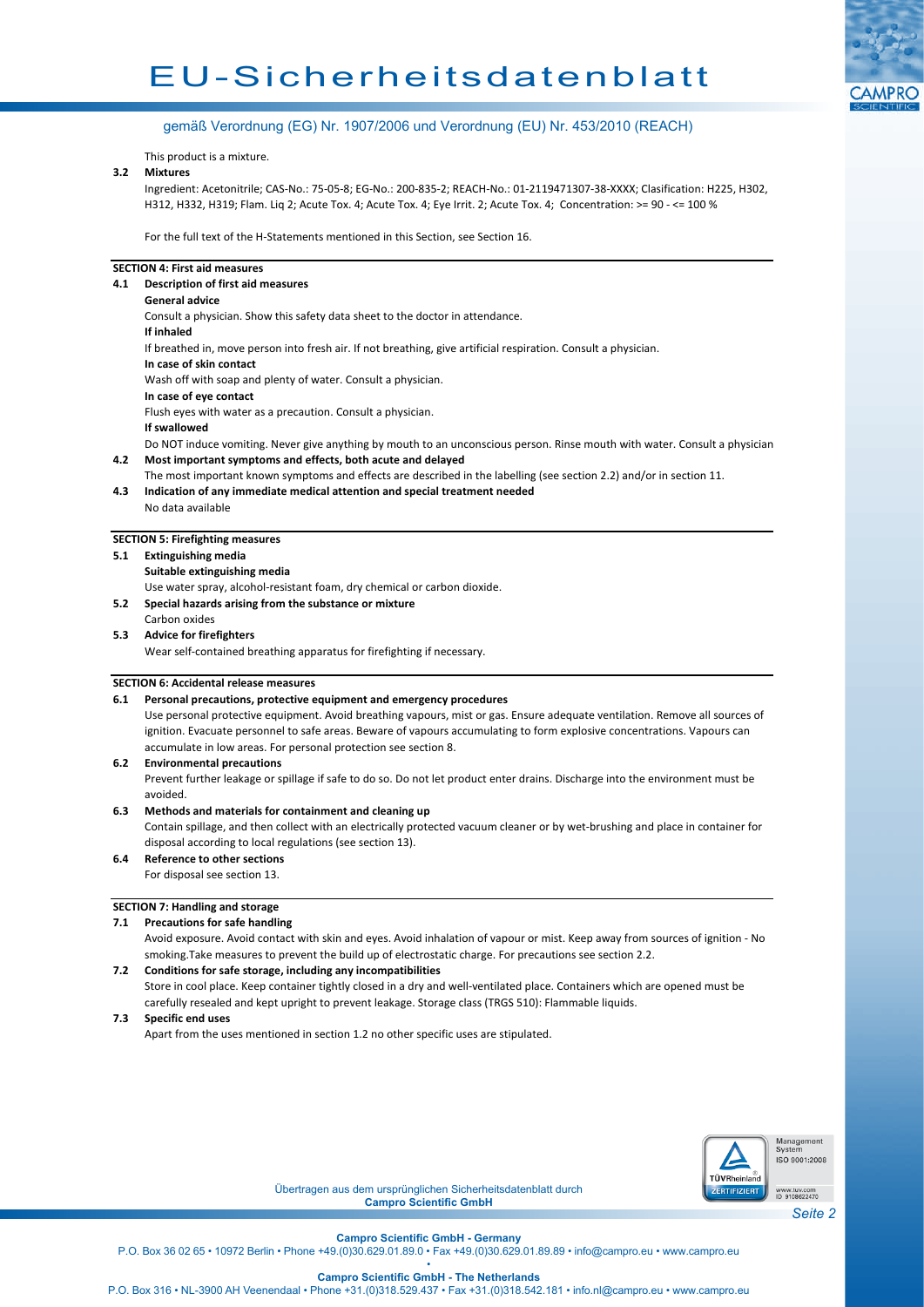

# gemäß Verordnung (EG) Nr. 1907/2006 und Verordnung (EU) Nr. 453/2010 (REACH)

#### **SECTION 8: Exposure controls/personal protection**

#### **8.1 Control parameters**

Ingredient: Acetonitrile; CAS-No.: 75-05-8; TWA: 40 ppm, 70 mg/m3; AGW: 20 ppm, 34 mg/m3

#### **8.2 Exposure controls**

#### **Appropriate engineering controls**

Handle in accordance with good industrial hygiene and safety practice. Wash hands before breaks and at the end of workday. **Personal protective equipment**

#### **Eye/face protection**

Face shield and safety glasses Use equipment for eye protection tested and approved under appropriate government standards such as NIOSH (US) or EN 166(EU).

#### **Skin protection**

Handle with gloves. Gloves must be inspected prior to use. Use proper glove removal technique (without touching glove's outer surface) to avoid skin contact with this product. Dispose contaminated gloves after use in accordance with applicable laws and good laboratory practices. Wash and dry hands. The selected protective gloves have to satisfy the specifications of EU Directive 89/686/EEC and the standard EN 374 derived from it.

#### **Body Protection**

Impervious clothing, Flame retardant antistatic protective clothing., The type of protective equipment must be selected according to the concentration and amount of the dangerous substance at the specific workplace.

#### **Respiratory protection**

Where risk assessment shows air-purifying respirators are appropriate use a full-face respirator with multi-purpose combination (US) or type ABEK (EN 14387) respirator cartridges as a backup to engineering controls. If the respirator is the sole means of protection, use a full-face supplied air respirator. Use respirators and components tested and approved under appropriate government standards such as NIOSH (US) or CEN (EU).

#### **Control of environmental exposure**

Prevent further leakage or spillage if safe to do so. Do not let product enter drains. Discharge into the environment must be avoided.

#### **SECTION 9: Physical and chemical properties**

#### **9.1 Information on basic physical and chemical properties**

| Theses information refer to the main component and are literature values. |  |  |  |  |
|---------------------------------------------------------------------------|--|--|--|--|
| liquid                                                                    |  |  |  |  |
| aromatic                                                                  |  |  |  |  |
| No data available                                                         |  |  |  |  |
| No data available                                                         |  |  |  |  |
| $-48^{\circ}$ C                                                           |  |  |  |  |
| 81 °C                                                                     |  |  |  |  |
| 2 °C - closed cup                                                         |  |  |  |  |
| 5,8                                                                       |  |  |  |  |
| No data available                                                         |  |  |  |  |
| Lower explosion limit: $3\%$ (V)                                          |  |  |  |  |
| Upper explosion limit: 16 %(V)                                            |  |  |  |  |
| 98,64 hPa at 20 °C                                                        |  |  |  |  |
| No data available                                                         |  |  |  |  |
| $0,78 \text{ g/cm}$ 3                                                     |  |  |  |  |
| completely miscible                                                       |  |  |  |  |
| log Pow: -0,54 at 25 °C (n-Octanol/Water)                                 |  |  |  |  |
| 524,0 °C                                                                  |  |  |  |  |
| No data available                                                         |  |  |  |  |
| No data available                                                         |  |  |  |  |
| No data available                                                         |  |  |  |  |
| No data available                                                         |  |  |  |  |
|                                                                           |  |  |  |  |

**9.2 Other safety information**

No data available

#### **SECTION 10: Stability and reactivity**

Theses information refer to the main component.



Übertragen aus dem ursprünglichen Sicherheitsdatenblatt durch **Campro Scientific GmbH**

**Campro Scientific GmbH - Germany**

P.O. Box 36 02 65 • 10972 Berlin • Phone +49.(0)30.629.01.89.0 • Fax +49.(0)30.629.01.89.89 • info@campro.eu • www.campro.eu •

**Campro Scientific GmbH - The Netherlands**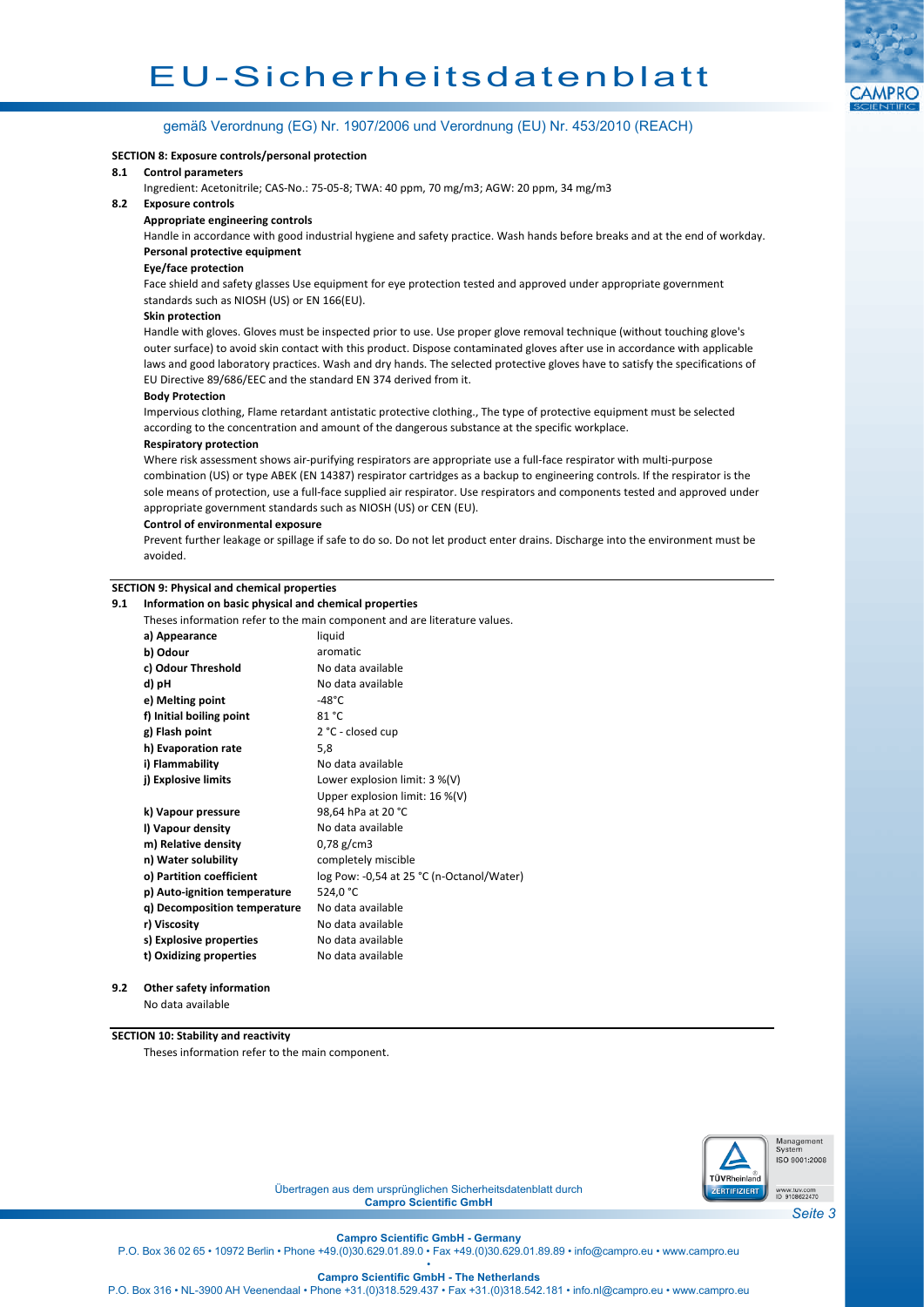

gemäß Verordnung (EG) Nr. 1907/2006 und Verordnung (EU) Nr. 453/2010 (REACH)

| 10.1 Reactivity                                                                                                                |  |  |  |  |
|--------------------------------------------------------------------------------------------------------------------------------|--|--|--|--|
| No data available                                                                                                              |  |  |  |  |
| 10.2 Chemical stability                                                                                                        |  |  |  |  |
| Stable under recommended storage conditions.                                                                                   |  |  |  |  |
| 10.3 Possibility of hazardous reactions                                                                                        |  |  |  |  |
| No data available                                                                                                              |  |  |  |  |
| 10.4 Conditions to avoid                                                                                                       |  |  |  |  |
| Heat, flames and sparks.                                                                                                       |  |  |  |  |
| 10.5 Incompatible materials                                                                                                    |  |  |  |  |
| acids, Bases, Oxidizing agents, Reducing agents, Alkali metals<br>10.6 Hazardous decomposition products                        |  |  |  |  |
| In the event of fire: see section 5                                                                                            |  |  |  |  |
|                                                                                                                                |  |  |  |  |
| <b>SECTION 11: Toxicological information</b>                                                                                   |  |  |  |  |
| 11.1 Information on toxicological effects                                                                                      |  |  |  |  |
| No data available for the product.                                                                                             |  |  |  |  |
| <b>Acute toxicity</b>                                                                                                          |  |  |  |  |
| Ingredient: Acetonitrile; CAS-No.: 75-05-8; LD(50) (oral, rat): 1320 mg/kg; (literature); LD(50) (dermal, rabbit): 2000 mg/kg; |  |  |  |  |
| (literature);                                                                                                                  |  |  |  |  |
| ATE-Mix (oral): 1320mg/kg                                                                                                      |  |  |  |  |
| ATE-Mix (dermal): 2000mg/kg                                                                                                    |  |  |  |  |
|                                                                                                                                |  |  |  |  |
| Skin corrosion/irritation                                                                                                      |  |  |  |  |
| The mixture is not classified.                                                                                                 |  |  |  |  |
| Serious eye damage/eye irritation                                                                                              |  |  |  |  |
| The mixture causes serious eye irritation. The classification results from specific concentration limits.                      |  |  |  |  |
| Respiratory or skin sensitisation                                                                                              |  |  |  |  |
| The mixture is not classified.                                                                                                 |  |  |  |  |
| Germ cell mutagenicity                                                                                                         |  |  |  |  |
| The mixture is not classified.                                                                                                 |  |  |  |  |
| Carcinogenicity                                                                                                                |  |  |  |  |
| The mixture is not classified.                                                                                                 |  |  |  |  |
| <b>Reproductive toxicity</b>                                                                                                   |  |  |  |  |
| The mixture is not classified.                                                                                                 |  |  |  |  |
| Specific target organ toxicity - single exposure                                                                               |  |  |  |  |
| The mixture is not classified.                                                                                                 |  |  |  |  |
| Specific target organ toxicity - repeated exposure                                                                             |  |  |  |  |
| The mixture is not classified.                                                                                                 |  |  |  |  |
| <b>Aspiration hazard</b>                                                                                                       |  |  |  |  |
| The mixture is not classified.                                                                                                 |  |  |  |  |
| <b>SECTION 12: Ecological information</b>                                                                                      |  |  |  |  |
| 12.1 Toxicity                                                                                                                  |  |  |  |  |
| The mixture is not classified.                                                                                                 |  |  |  |  |
| 12.2 Persistence and degradability                                                                                             |  |  |  |  |
| No data available                                                                                                              |  |  |  |  |
| 12.3 Bioaccumulative potential                                                                                                 |  |  |  |  |
| No data available                                                                                                              |  |  |  |  |
| 12.4 Mobility in soil                                                                                                          |  |  |  |  |
| No data available                                                                                                              |  |  |  |  |

**12.5 Results of PBT and vPvB assessment** This substance/mixture contains no components considered to be either persistent, bioaccumulative and toxic (PBT), or very persistent and very bioaccumulative (vPvB) at levels of 0.1% or higher.

**12.6 Other adverse effects**

No data available



Management<br>System<br>ISO 9001:2008

Übertragen aus dem ursprünglichen Sicherheitsdatenblatt durch **Campro Scientific GmbH**

# **Campro Scientific GmbH - Germany**

P.O. Box 36 02 65 • 10972 Berlin • Phone +49.(0)30.629.01.89.0 • Fax +49.(0)30.629.01.89.89 • info@campro.eu • www.campro.eu •

**Campro Scientific GmbH - The Netherlands**